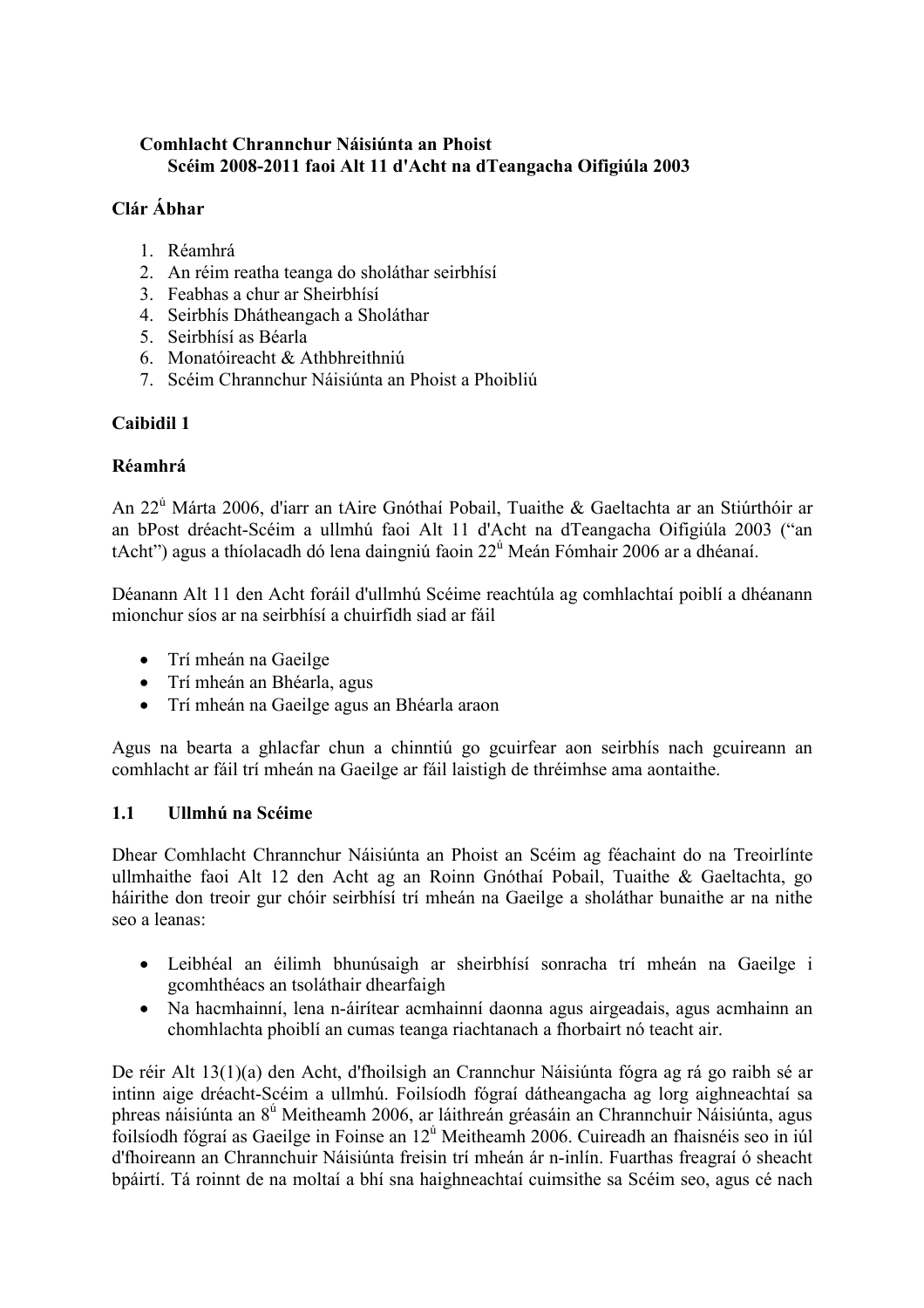rabhthas in ann roinnt moltaí eile a chur i bhfeidhm i láthair na huaire, breacadh síos iad agus táthar chun iad a chur i bhfeidhm sa todhchaí.

Rinneadh suirbhé ar Ghníomhairí Miondíola an Chrannchuir Náisiúnta, agus cuireadh ceist ar an lucht a ghlac páirt sa suirbhé faoina riachtanais seirbhís a sholáthar trí mheán na Gaeilge. Rinneadh suirbhé ar 350 Gníomhaire Miondíola ar an iomlán trí mheán ár bhfeidhme Teilidhíolachán agus dúirt 10% acu sin go mbeadh spéis acu i seirbhís trí mheán na Gaeilge.

Rinne an fhoireann a oibríonn i mBailíochtú Éileamh, Cuntais agus Seirbhísí do Chustaiméirí suirbhé ar ghlaoiteoirí chun an t-éileamh ar sheirbhísí trí mheán na Gaeilge a fháil amach. Ghlac 90 custaiméir san iomlán páirt sa suirbhé, agus thug thart ar 20% acu sin le fios go mbeadh suim acu i seirbhísí curtha ar fáil trí mheán na Gaeilge.

Díol spéise maidir leis na suirbhéanna a rinneadh ar chustaiméirí ná go raibh an chuma ar an scéal go raibh custaiméirí drogallach seirbhísí trí mheán na Gaeilge a roghnú toisc nach raibh muinín acu go mbeimis in ann seirbhís dá leithéid a sheachadadh ar bhealach cuí. Beidh an toradh bunúsach seo a d'eascair as an suirbhé ar cheann de na saincheisteanna a dtabharfaidh ár scéim Ghaeilge aghaidh orthu.

## 1.2 Cuspóirí na Scéime

Nuair is féidir, cuireann Comhlacht Chrannchur Náisiúnta an Phoist seirbhís as Gaeilge 'ar éileamh' ar fáil do dhaoine a iarrann í. Táimid tiomanta d'Acht na dTeangacha Oifigiúla 2003 agus dá cheanglais agus léiríonn ullmhú na Scéime seo ár dtiomantas leanúnach freagairt d'éilimh athraitheacha ár gcustaiméirí. Agus muid ag comhlíonadh ár dtiomantas faoin Scéim seo, ní mór a thabhairt faoi deara nach bhfuil ach foireann thart ar 73 duine sa Cheanncheathrú againn agus, mar sin, táimid níos teoranta ó thaobh acmhainní teanga a fhorbairt trasna an Chomhlachta ná mar a bheadh eagraíocht níos mó. Mar sin féin, spreagfaimid agus soláthróimid acmhainní chun an Ghaeilge a fhorbairt san eagraíocht. Sampla amháin den tiomantas seo ná go gcraoltar tarraingt uimhreacha na EuroMillions ar TG4.

 Cuireann an Scéim le soláthar reatha na seirbhíse, aithníonn sí réimsí sonracha inar féidir seirbhís fheabhsaithe Ghaeilge a sholáthar agus cuireann sí struchtúir ar fáil chun cabhrú leis sin.

Cuirfear forálacha Acht na dTeangacha Oifigiúla i bhfeidhm de réir a chéile sa Chrannchur Náisiúnta, ag tosú lenár gcéad Scéim agus ag leathnú amach leis na Scéimeanna eile ina diaidh. Ní mór aistriú cáipéisí, priontáil, oiliúint foirne agus athfhorbairt bogearraí a dhéanamh chun ár ndualgais faoin Acht a chomhlíonadh.

Déanfaimid monatóireacht ar an éileamh ar sheirbhísí trí mheán na Gaeilge le linn thréimhse ár gcéad Scéime chun seirbhís trí mheán na Gaeilge a sholáthar de réir a chéile a bheidh ag teacht leis an leibhéal aitheanta éilimh.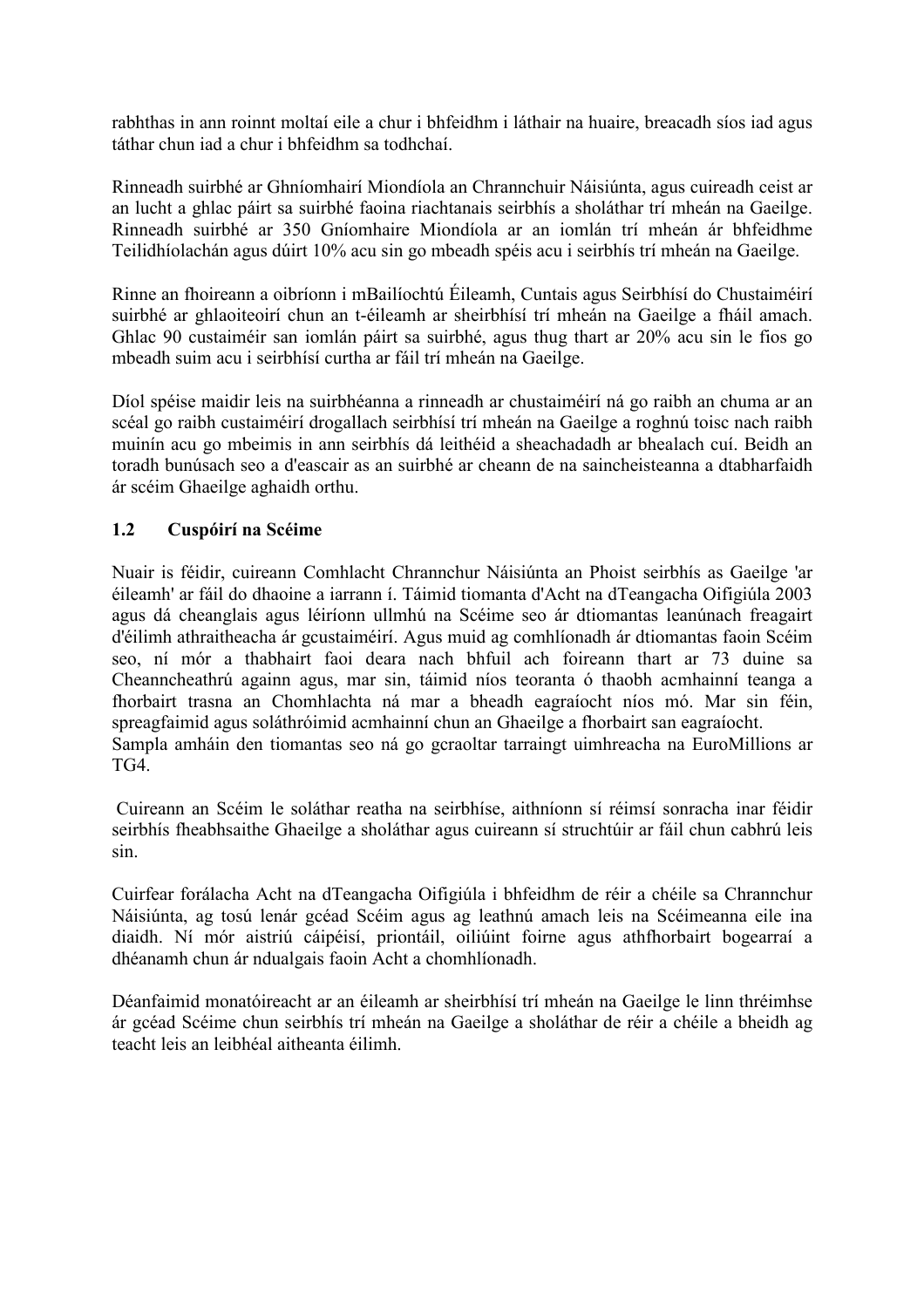## 1.3 Dáta Tosaithe na Scéime

Dhaingnigh an tAire Gnóthaí Pobail, Tuaithe agus Gaeltachta an Scéim seo. Tiocfaidh an Scéim i bhfeidhm an 2<sup>ú</sup> lá d'Eanáir 2008 agus beidh sí i bhfeidhm ar feadh tréimhse 3 bliana ón dáta sin, nó go dtí go ndaingneoidh an tAire Scéim nua de bhun Alt 15 den Acht, cibé ceann acu is túisce.

## 1.4 Forbhreathnú ar Chomhlacht Chrannchur Náisiúnta an Phoist

# 1.4.1 Ár bhFís

Cluichí crannchuir spreagúla suimiúla a sholáthar a chuireann spraoi agus siamsaíocht ar fáil do gach aon duine. Mar thoradh air sin, déanaimid iarracht a bheith ar an mbranda is cáiliúla in Éirinn.

## 1.4.2 Ár Misean

Crannchur den scoth a chur ar fáil do mhuintir na hÉireann, ag bailiú airgid chun tacú le cúiseanna maithe, thar ceann an Rialtais.

## 1.4.3 Ár Luachanna

• Ionracas

Táimid cothrom agus ionraic i ngach aon rud a dhéanaimid agus cloímid leis na caighdeáin ghairmiúla is airde inár ngníomhaíochtaí uile.

### • Nuálaíocht

Bainistímid ár ngnó ar bhealach dinimiciúil ceannródaíoch a thugann an aghaidh is fearr ar na dúshláin a bhaineann le sochaí a bhíonn ag síorathrú.

### • Comhoibriú

Oibrímid le chéile i bhfoireann ina dtugann gach duine tacaíocht agus spreagadh dá chéile.

### 1.5. Struchtúr na hEagraíochta

Tá 89 duine ag obair do Chomhlacht Chrannchur Náisiúnta an Phoist le ceanncheathrú ar Shráid na Mainistreach Íochtarach, BÁC 1.

Is iad seo a leanas ár réimsí feidhmiúcháin: Oibríochtaí & Gnóthaí Corparáideacha lena náirítear Loighistic & Riarachán, Acmhainní Daonna & Slándáil, Airgeadas lena n-áirítear Cuntais agus Bailíochtú Éileamh ar Dhuaiseanna, Margaíocht lena n-áirítear Caidreamh Poiblí, Seirbhísí do Chustaiméirí agus Díolphointe, Teicneolaíocht Faisnéise lena n-áirítear Oibríochtaí Ríomhaire agus Forbairt Córas, agus Díolacháin lena n-áirítear Fórsa Ionadaithe Díolachán Allamuigh an Chrannchuir Náisiúnta, Teilidhíolacháin agus Ceadúnú Gníomhairí.

Freastalaíonn Comhlacht Chrannchur Náisiúnta an Phoist ar líonra ina bhfuil níos mó ná 3,500 Gníomhaire Miondíola. Áirítear ar an tseirbhís seo cruthú orduithe do chártaí scríobtha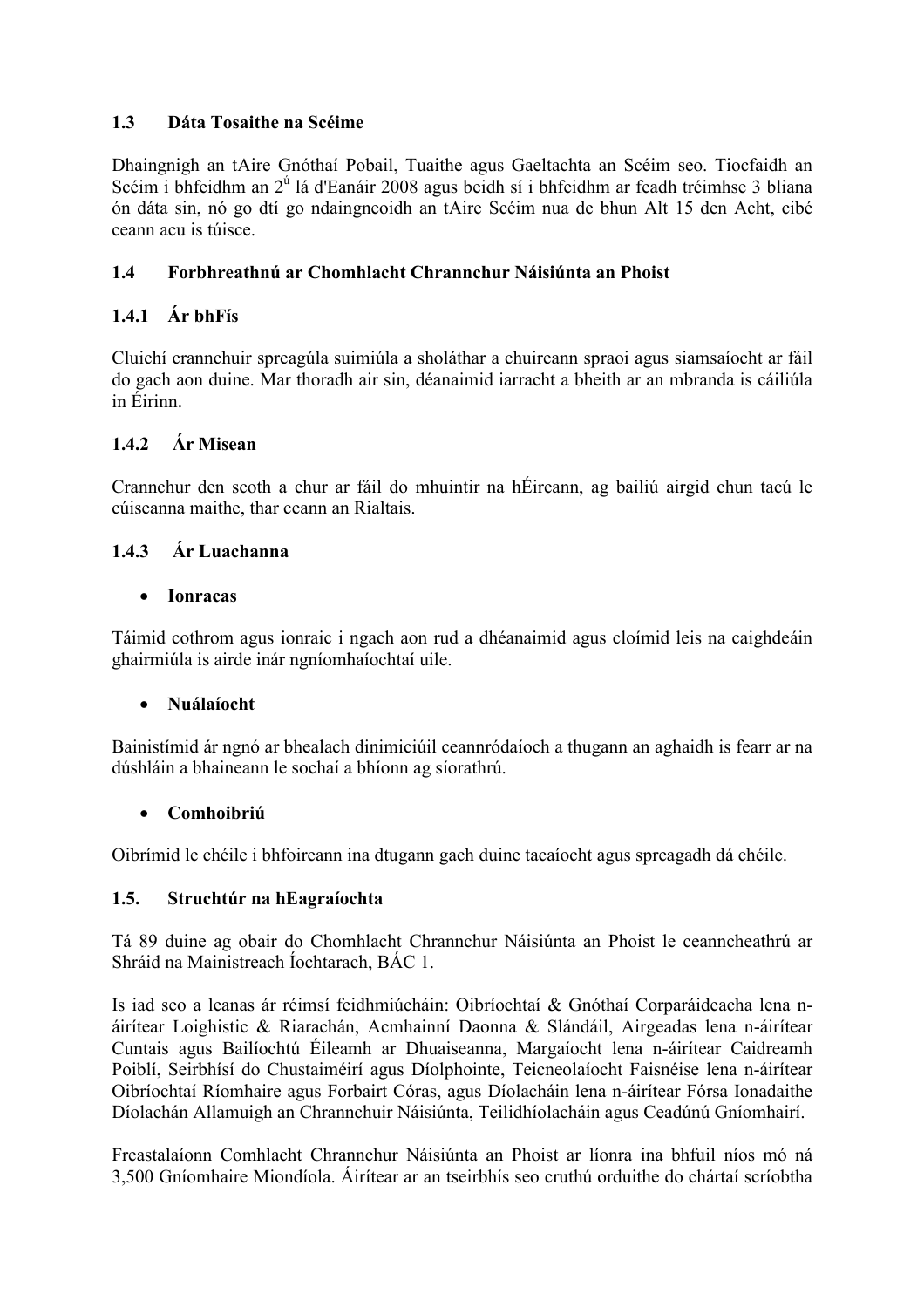ag ár rannóg Teilidhíolachán a chuireann glaoch ar gach Gníomhaire Miondíola mar chuid de thimthriall struchtúrtha glaonna , seirbhís um Bailíochtú Éileamh ar Dhuaiseanna d'éilimh ar dhuaiseanna nach féidir a bhailíochtú ar líne, agus cuairt ag Ionadaí Díolachán Allamuigh ar áitreabh gach Gníomhaire miondíola mar chuid de thimthriall cuairteanna réamhshocraithe. Tá Líonra ár nGníomhairí Miondíola scaipthe ar fud Phoblacht na hÉireann, lena n-áirítear na limistéir Ghaeltachta éagsúla, agus tá cónaí ar aon Ionadaí Díolachán Allamuigh déag an Chrannchuir Náisiúnta ina limistéar feidhmiúcháin féin.

## 1.6. Measúnacht ar leibhéal na seirbhíse ar fáil trí mheán na Gaeilge cheana féin

Tá Comhlacht Chrannchur Náisiúnta an Phoist tiomanta do sheirbhís a sholáthar nuair is féidir do dhaoine a dteastaíonn uathu a gcuid gnó a dhéanamh trí mheán na Gaeilge. Cuirtear leibhéal éigin seirbhíse ar fáil trí mheán na Gaeilge do dhaoine a iarrann í.

Mar chuid den mheasúnacht leanúnach ar Scéim Chrannchur Náisiúnta an Phoist déanfar monatóireacht ar líon na n-iarratas ó dhaoine a dteastaíonn uathu a gcuid gnó a dhéanamh trí mheán na Gaeilge chun a chinntiú go gcuirtear leibhéal seirbhíse ar fáil a fhreastalaíonn ar an éileamh.

Bhí na torthaí seo a leanas ar shuirbhé a rinneadh chun a fháil amach cén cumas a bhí ag pearsanra Chrannchur Náisiúnta an Phoist sa Ghaeilge:

| Líon iomlán a ndearnadh suirbhé orthu                                                                                     |                                                         | 89       |
|---------------------------------------------------------------------------------------------------------------------------|---------------------------------------------------------|----------|
| Líon iomlán freagraí faighte                                                                                              |                                                         | 56       |
| Níltear sásta gur féidir cumarsáid a dhéanamh ag leibhéal bunúsach Gaeilge                                                |                                                         | 31       |
| In ann nithe bunúsacha a thuiscint agus cumarsáid a dhéanamh ag leibhéal bunúsach                                         |                                                         | 20       |
| Caighdeán na hArdteistiméireachta agus sásta go bhfuiltear in ann cumarsáid<br>trí Ghaeilge a dhéanamh ag an leibhéal seo |                                                         | 5        |
| Sásta go bhfuiltear in ann déileáil le gach cineál gnó Crannchuir trí mheán na Gaeilge                                    |                                                         | $\theta$ |
| Modh oiliúna is fearr le daoine                                                                                           |                                                         |          |
| Neamhthoilteanach                                                                                                         | 10                                                      |          |
| Le linn uaireanta oifige                                                                                                  | 35                                                      |          |
| Lasmuigh d'uaireanta oifige                                                                                               | 2 (den lion thuas)                                      |          |
| Gaeltacht                                                                                                                 | 11 (lena n-áirítear 9 a dúirt Le linn uaireanta oifige) |          |

Mar is féidir a fheiceáil ó na torthaí thuas, faoi láthair níl aon bhall foirne i gComhlacht Chrannchur Náisiúnta an Phoist a mheasann go bhfuil sé nó sí líofa sa Ghaeilge. Ní mór aghaidh a thabhairt air sin trí oiliúint bhreise sa Ghaeilge a sholáthar agus san earcaíocht a dhéanfar sa todhchaí.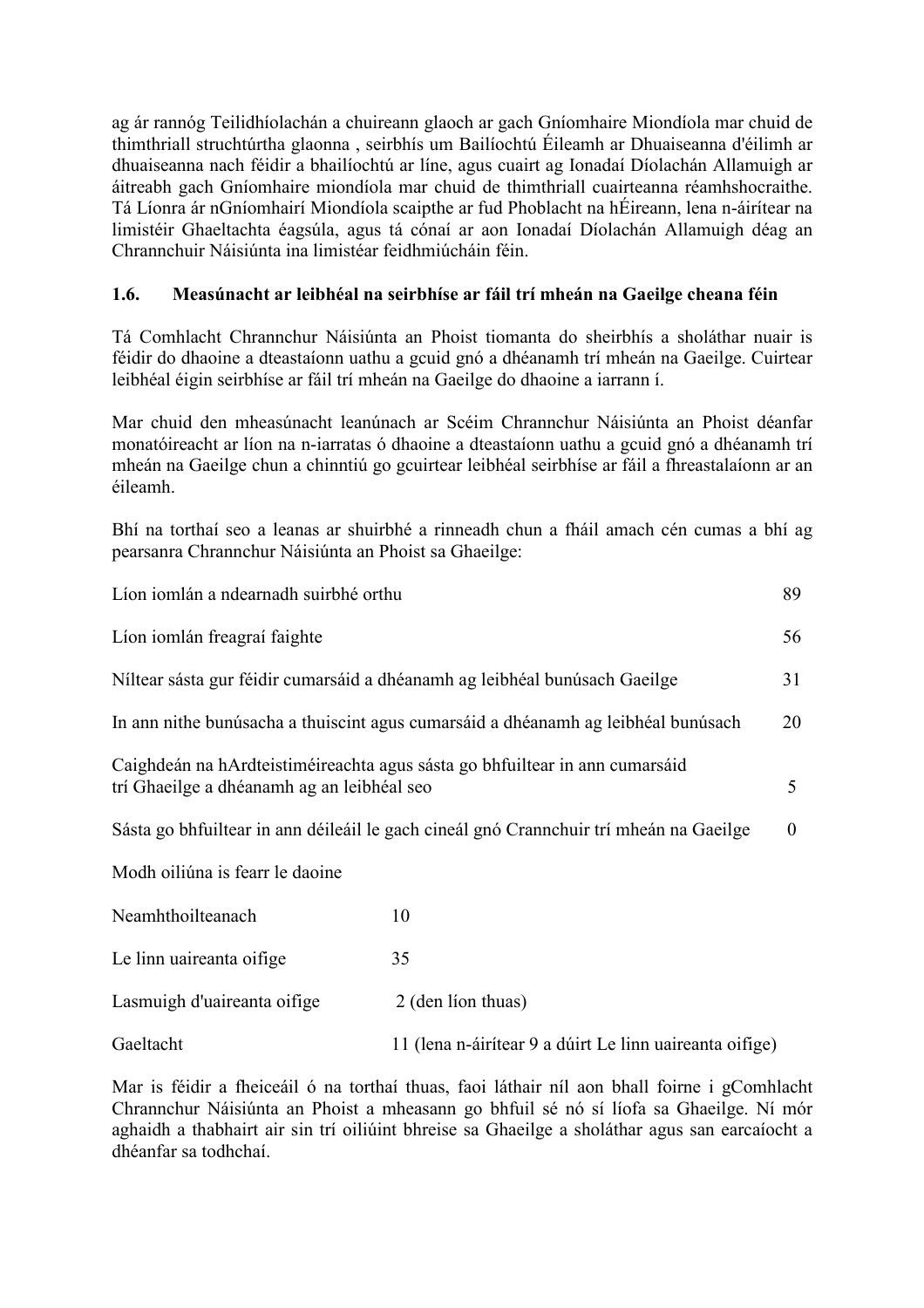## Caibidil 2

#### Acmhainní teanga reatha chun seirbhísí ginearálta a sholáthar

#### Seirbhís Fáiltithe/Glaonna gutháin

Faoi láthair, freastalaítear ar chustaiméirí a dhéanann teagmháil leis an eagraíocht agus a iarrann seirbhís trí mheán na Gaeilge ar bhonn neamhfhoirmiúil.

#### Comhfhreagras

Tugtar freagraí as Gaeilge ar litreacha, ríomhphoist agus facs a fhaightear as Gaeilge, de réir fhorálacha Alt 9(2) d'Acht na dTeangacha Oifigiúla 2003.

#### Foilseacháin

Foilsíodh ár dTuarascálacha Bliantúla do 2004, 2005 agus 2006 go dátheangach de réir fhorálacha Alt 10 d'Acht na dTeangacha Oifigiúla 2003.

### Caibidil 3

#### Feabhas a chur ar Sheirbhísí

### 3.1 Seirbhísí a Sholáthar trí mheán na Gaeilge

Cuirfimid seirbhís fheabhsaithe ar fáil trí mheán na Gaeilge labhartha trí oiliúint shonrach sa Ghaeilge a chur ar phearsanra an Chrannchuir Náisiúnta a oibríonn sa Láthair Fáiltithe, i dTeilidhíolacháin agus i mBailíochtú Éileamh ar Dhuaiseanna. Bainfear é sin amach trí mheasúnacht a dhéanamh ar chumas teanga an phearsanra reatha agus iad a spreagadh le páirt a ghlacadh in oiliúint bhreise sa Ghaeilge. Cé go mbeartaítear go mbeimid in ann acmhainn theoranta don Ghaeilge labhartha a sholáthar lenár bpearsanra reatha agus trí bhéim níos mó a leagan ar Ghaeilge labhartha agus muid ag roghnú agus ag earcú sa todhchaí, beidh dúshlán i gceist má bhíonn aon bhall foirne ann nach bhfuil tiomanta don leibhéal inniúlachta cuí a bhaint amach le gnó a dhéanamh trí mheán na Gaeilge nó nach dóigh leis nó léi gur féidir é sin a dhéanamh. Mar sin féin, cuirfidh an Crannchur Náisiúnta oiliúint sa Ghaeilge ar fáil ar bhonn leanúnach agus spreagfaidh sé an pearsanra le páirt a ghlacadh san oiliúint sin.

Oiriúnófar ár n-anailís bhliantúil ar riachtanais oiliúna chun cúrsaí oiliúna sa Ghaeilge a chuimsiú le cur ar chumas phearsanra an Chrannchuir Náisiúnta freastal ar éilimh ar sheirbhísí trí mheán na Gaeilge ar bhealach níos fearr.

### Caibidil 4

### 4.1 Seirbhísí Dátheangacha a Sholáthar

Faoi láthair tá an páipéar ceannteidil a úsáidimid dátheangach agus tá an fhaisnéis ar chúl na dticéad Lotto, Lotto Plus 1, Lotto Plus 2, Lotto 5-4-3-2-1, EuroMillions, EuroMillions Plus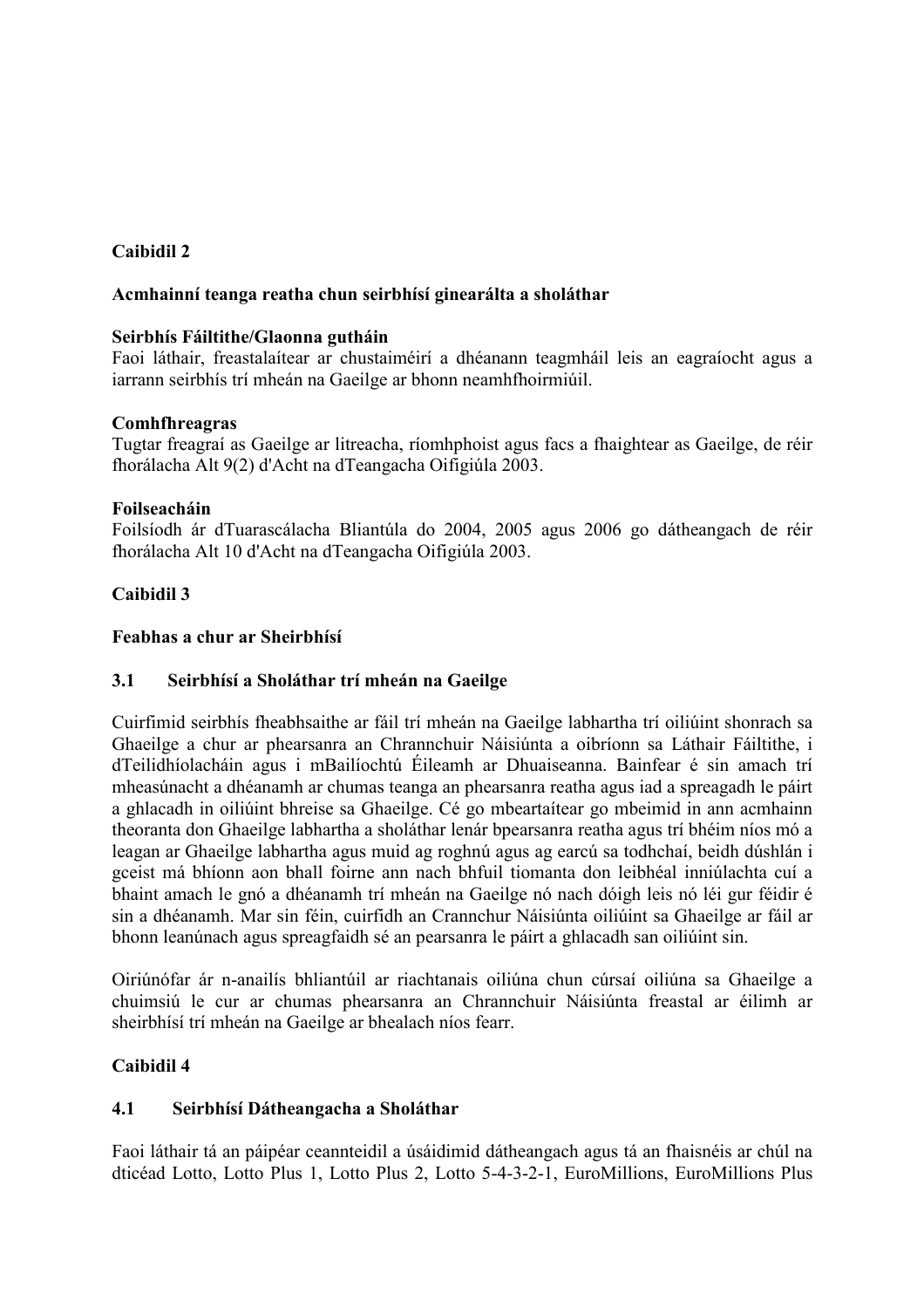agus TellyBingo dátheangach. Mar thoradh ar athbhreithniú dlíthiúil agus ar an méid faisnéise a chaithfimid a fhoilsiú i ndáil leis na duillíní imeartha a úsáidtear do Lotto, Lotto Plus agus EuroMillions, EuroMillions Plus, agus na srianta ar a méid de bharr na dteirminéal in úsáid in ionaid ár nGníomhairí Miondíola, ní bheimid in ann na duillíní imeartha seo a sholáthar go dátheangach; beidh na duillíní seo ar fáil, áfach, sa Ghaeilge amháin agus sa Bhéarla amháin faoi dheireadh Bhliain 1 dár gcéad Scéim.

Le cois an mhéid thuas, bunaithe ar na foirmeacha agus bileoga is mó a iarrtar, méadóimid líon na bhfoirmeacha agus na mbileog atá ar fáil trí mheán na Gaeilge agus an Bhéarla araon faoi chlúdach amháin, mar seo a leanas:

Foirm Iarratais do Ghníomhaire Miondíola Foirm Éilimh do Bhuaiteoir Duaise Conas Imirt - Lotto Conas Imirt - LottoPlus Conas Imirt - Lotto 5-4-3-2-1 Conas Imirt - EuroMillions Conas Imirt - EuroMillions Plus Conas Imirt - TellyBingo

Foilseofar aon fhaisnéis phriontáilte a bhainfidh le haon fhorbairtí nua ar chluichí go dátheangach faoi chlúdach amháin.

#### 4.1.1 Tréimhse Ama

An raon iomlán a liostaítear thuas ar fáil i bpáipéar agus ar láithreán gréasáin an Chrannchuir Náisiúnta faoi dheireadh na chéad Scéime.

## 4.2 Láithreán Gréasáin an Chrannchuir Náisiúnta

Faoi láthair táimid ag lorg tairiscintí d'athfhorbairt ár láithreáin ghréasáin, agus áirítear riachtanas maidir le rogha Ghaeilge a sholáthar ar ár n-iarratas ar thograí. Cuimseoidh ár láithreán gréasáin athfhorbartha leagan Gaeilge agus beidh 70% den inneachar statach ar fáil go dátheangach faoi dheireadh Bhliain 3 dár gcéad Scéim Ghaeilge.

### 4.3 Córais Ríomhaire

Tá córais ríomhaire reatha an Chrannchuir Náisiúnta teanga-chomhlíontach, agus bainfidh an ceanglas seo le haon chóras a chuirfear ar fáil sa todhchaí freisin.

Bunófar seoladh ríomhphoist ginearálta do cheisteanna as Gaeilge faoi dheireadh Bhliain 1 dár gcéad Scéim.

Beidh séanadh dátheangach ag bun ár ríomhphost faoi dheireadh Bhliain 1 dár gcéad Scéim.

### 4.4.1 Seirbhísí Idirghníomhacha

Cé nach gcuireann an Crannchur Náisiúnta seirbhísí idirghníomhacha ar fáil don phobal i gcoitinne faoi láthar, coimisiúnaíodh córas idirghníomhach, sa Bhéarla amháin, agus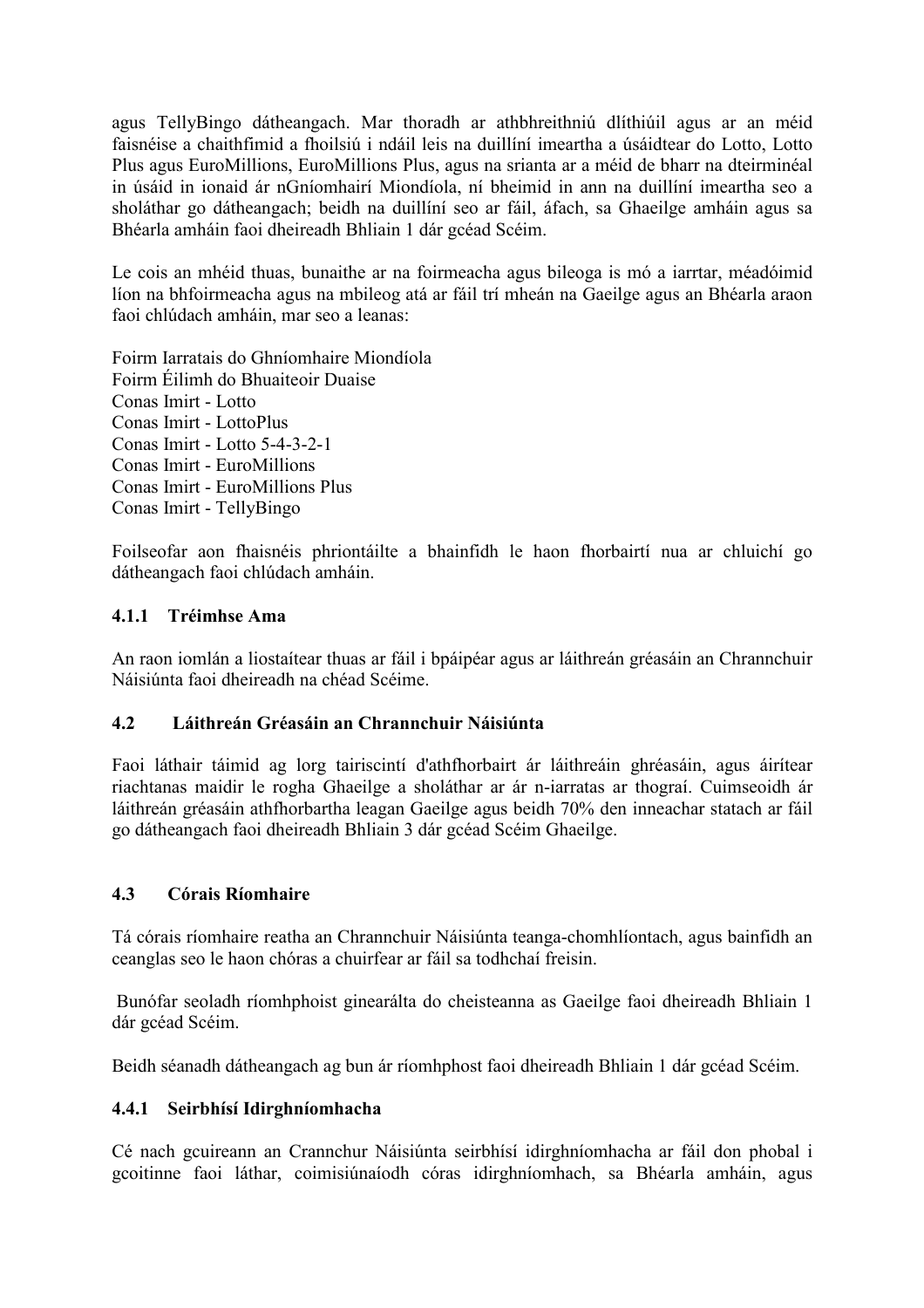rinneadh tástáil inghlacthachta air, ach níl sé ar fáil fós. Má chuirtear an córas idirghníomhach seo ar fáil don phobal i gcoitinne, déanfar é a uasghrádú chun seirbhís dhátheangach a sholáthar a luaithe agus is féidir, ag féachaint do na hacmhainní agus don bhrú ó obair eile i réimse na TF. Ar chaoi ar bith, déanfar an t-uasghrádú seo taobh istigh de thrí bliana ón dáta ar a gcuirtear ar fáil é. Cuirfear aon seirbhísí idirghníomhacha nua, a chuirfidh ar chumas an phobail i gcoitinne iarratais a dhéanamh nó sochair a fháil, i bhfeidhm sa dá theanga go comhuaineach.

# 4.5 Comhéadan Poiblí

Faoi dheireadh ár gcéad Scéime, :

- Tabharfar ainm an Chrannchuir Náisiúnta as Gaeilge agus as Béarla
- Beidh foireann na Láithreach Fáiltithe ar an eolas faoi bheannachtaí bunúsacha Gaeilge
- Cuirfear socruithe i bhfeidhm chun a chinntiú go gcuirfear baill an phobail i dteagmháil sciobtha le cibé oifig nó oifigeach atá freagrach as an tseirbhís éilithe a chur ar fáil trí mheán na Gaeilge

Cuirfear oiliúint bhliantúil leanúnach sa Ghaeilge ar fáil don fhoireann a fheidhmíonn mar chéad phointe teagmhála sa Láthair Fáiltithe, i dTeilidhíolacháin, i mBailíochtú Éileamh agus i Seirbhís do Chustaiméirí chun feabhas a chur ar a scileanna Gaeilge lena chinntiú go mbeidh seirbhís chuntair dhátheangach ar fáil chun déileáil, , le glaoiteoirí a labhraíonn Gaeilge faoi dheireadh ár gcéad Scéime.

### 4.5.1 Tréimhse Ama

Cuimseofar oiliúint sa Ghaeilge inár n-anailís bhliantúil ar riachtanais oiliúna do 2008, agus cuirfear oiliúint spriocdhírithe ar fáil gach bliain.

Le linn ár gcéad Scéime, ba chóir don oiliúint sa Ghaeilge feabhas a chur ar scileanna phearsanra an Chrannchuir chun go mbeidh cumas bunúsach Gaeilge acu, le tiomantas feabhas breise a chur ar an nGaeilge labhartha de réir mar a chuirfear scéimeanna eile i bhfeidhm.

### 4.6 Preaseisiúintí agus Cumarsáid

Eiseofar 10% de na Preaseisiúintí uile go dátheangach le linn Bhliain a hAon agus Bhliain a Dó dár gcéad Scéim.

Eiseofar 20% de na Preaseisiúintí uile go dátheangach le linn Bhliain a Trí dár gcéad Scéim.

Faoi láthair, cuirtear ár gcluiche EuroMillions i láthair agus craoltar é ar TG4. Cuirtear ár gcluiche nua EuroMillions Plus in iúl don phobal i gcoitinne ar TG4 freisin, agus tugann fógra teilifíse as Gaeilge a coimisiúnaíodh go speisialta tacaíocht dó.

Le cois an mhéid thuas, úsáidfimid na huimhreacha as Gaeilge do 10% de na tarraingtí uimhreacha don Lotto, Lotto Plus1 agus Lotto Plus 2 i mBliain 1 agus Bliain 2 dár gcéad Scéim, agus do 20% acu i mBliain 3.